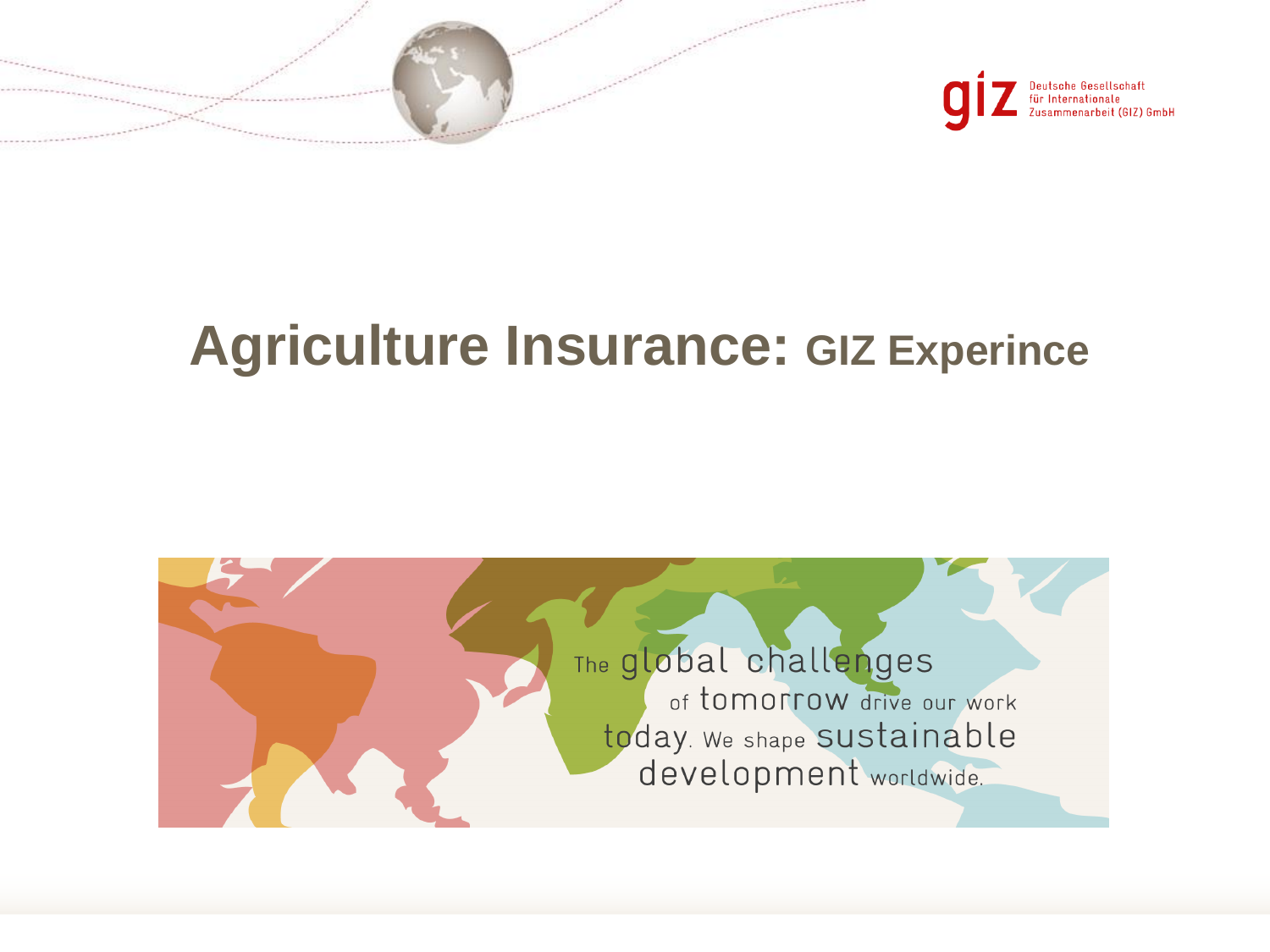



## **Scope of GIZ support and services**



**Policyholder Service provider Insurer Regulator Level Services** Training & capacity building Regulatory framework development Insurance literacy Client protection & complaints mechanisms Business model development Partnerships for data collection Market-driven product design Postgraduate programmes Risk Management Systems and **Markets**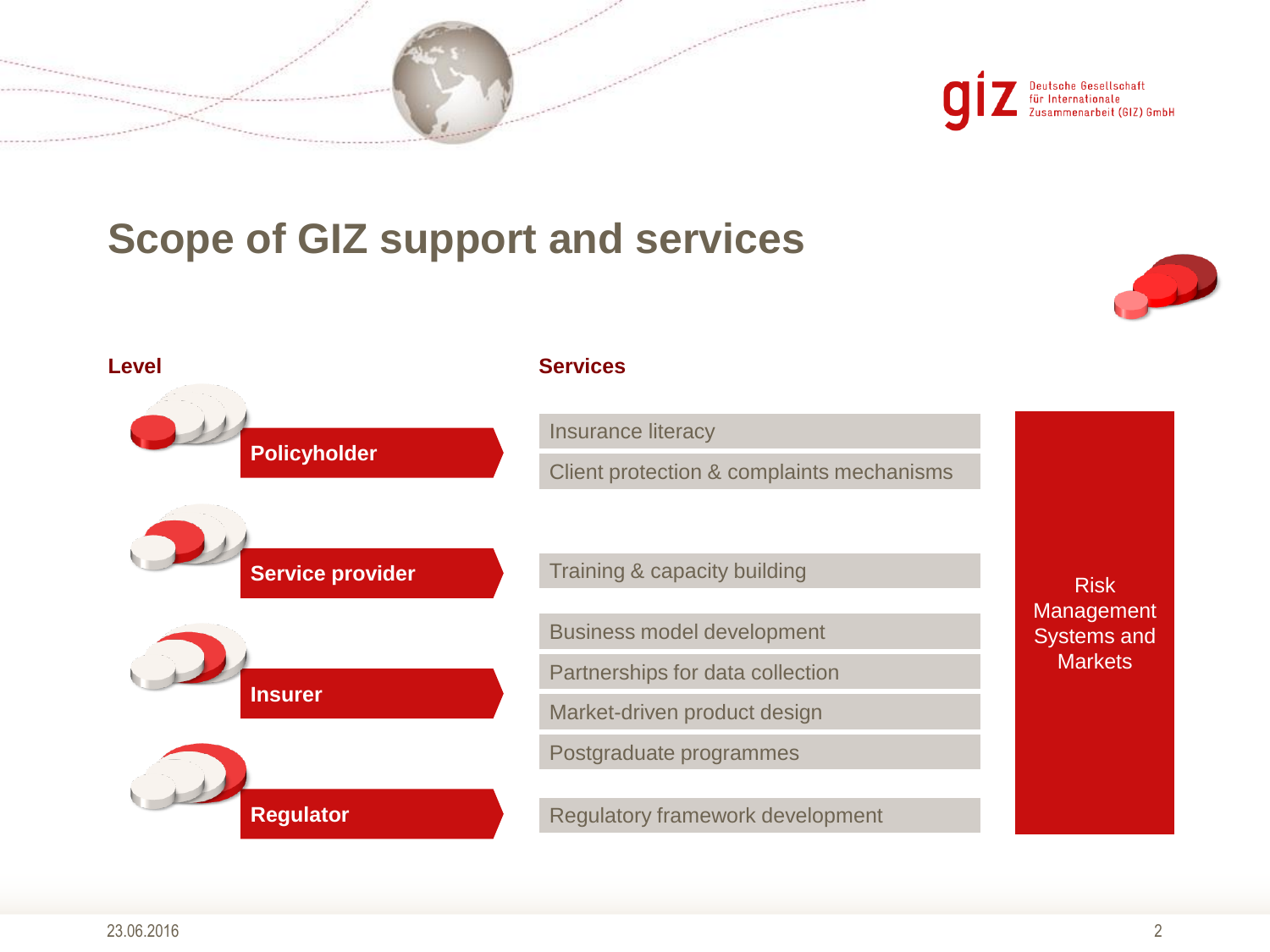



## **Innovative Insurance Products for the Adaptation to Climate Change (IIPACC) GHANA**

**Core Partners:** BMUB and IKI (the International Climate Initiative), National Insurance Commission Ghana, Ministry of Finance, Ministry of Food and Agriculture, Ghana Insurers Association, Ghana Meteorological Agency **Country: Ghana Term:** Dec ember 2009 to June 2014 **Volume:** EUR 3.8 million



© GIZ (single credits to be checked with acri@giz.de)

## **Public private cooperation for the development of agriculture insurance products**

#### **Approach**

**The insurance sector in Ghana to develops a sound agricultural insurance system**

- Development of demand-oriented and viable insurance products
- Pilot an area-yield index, weather index and multi-peril crop insurance in selected districts

#### **Results**

**Functional training and capacity development** for the insurance industry, banking sector, public sector, farmer associations, input suppliers, etc.

**Weather-index insurance products** sold to over **5,000 farmers.**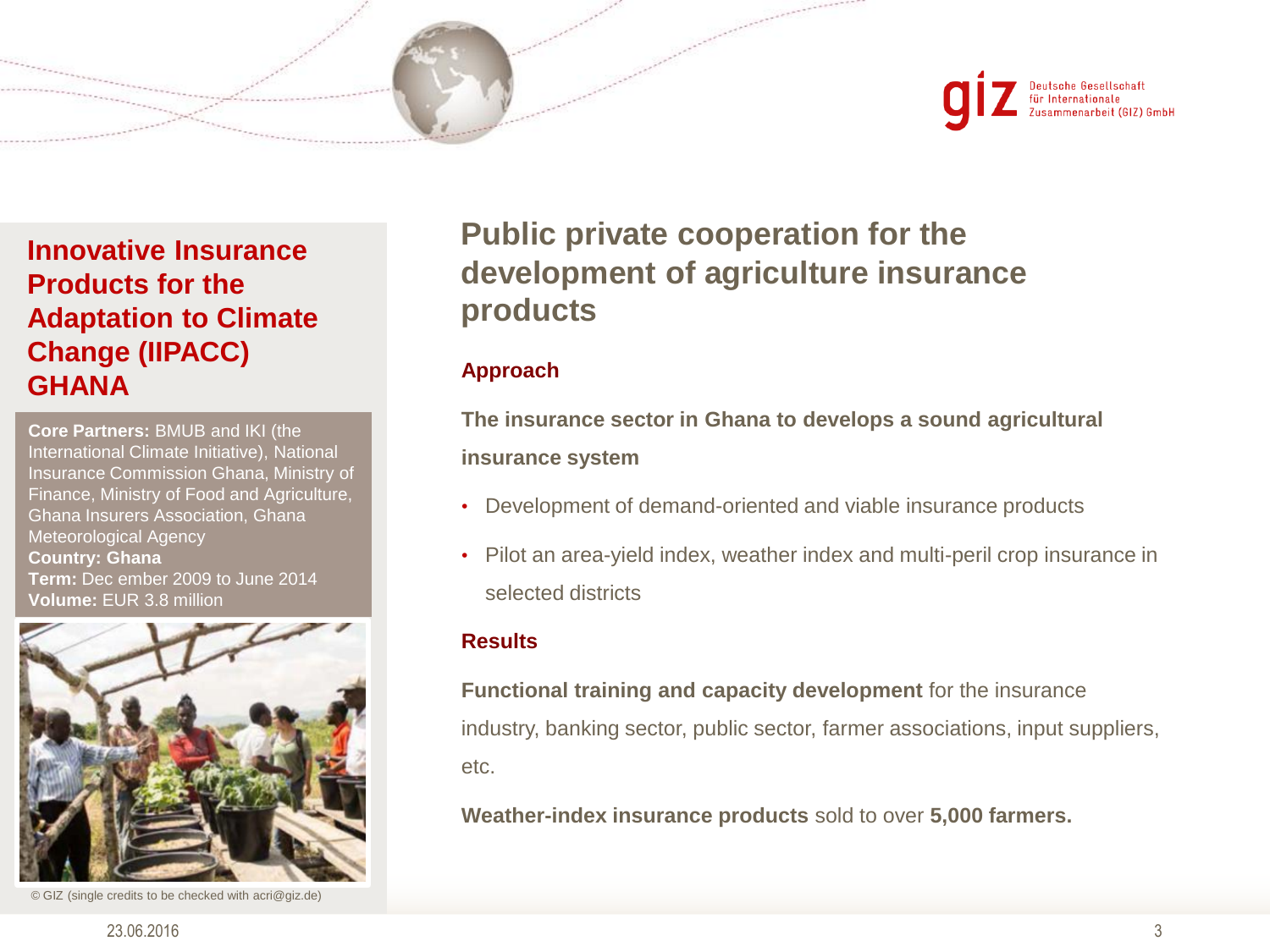



# **Steering Committee**

Policy & Advocacy

**Public Sector** e.g.: National Insurance Comission (NIC), Ministry of Food & Agriculture (MOFA)

**Private Sector** e.g.: Ghana Insurance Association, Banks

**Development Sector** German Development Cooperation (GIZ)



# **Ghana Agricultural Insurance Pool**

### Governance & Management

| Governance:        | 19 Pool Member Companies         |
|--------------------|----------------------------------|
| <b>Management:</b> | Management Board                 |
| <b>Operations:</b> | <b>Technical Management Unit</b> |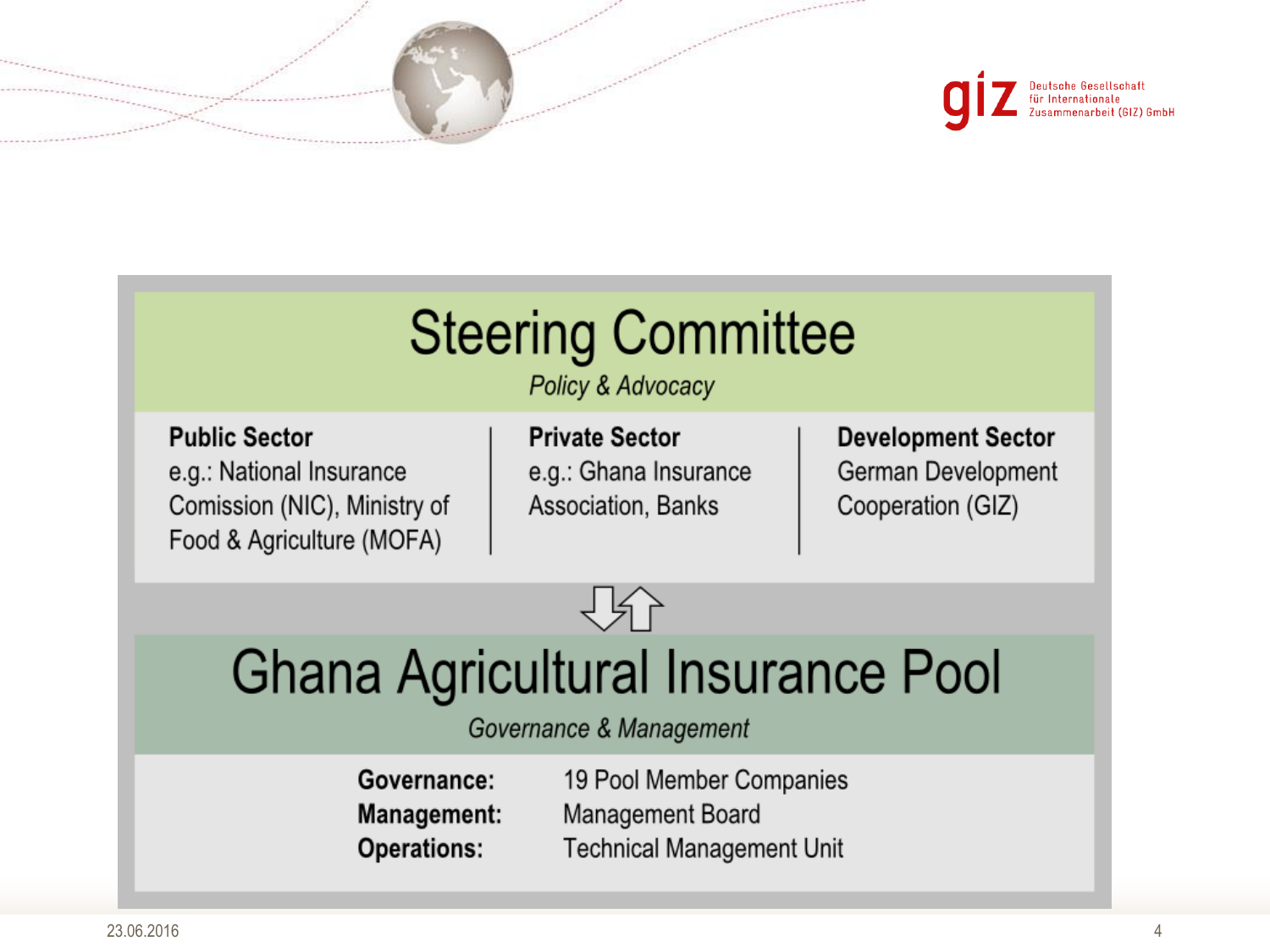



## **Rural Insurance Services Programme (RISP)**

## **INDIA**

**Core Partners:** Ministry of Finance, Department of Financial Services, (Insurance Division) of the Government of India **Country: India Term:** January 2014 – to December 2016 **Volume:** EUR 4 million



© GIZ (single credits to be checked with acri@giz.de)

## **Strengthening insurance services for rural households**

#### **Approach**

- Improve agricultural insurance products and knowledge
- Integrate insurance solutions with other risk management approaches for rural households
- Improve microinsurance knowledge generation, dissemination and management

#### **Results**

The programme's beneficiaries are **rural households and agricultural enterprises in India** and, in particular, those with no or insufficient access to insurance services.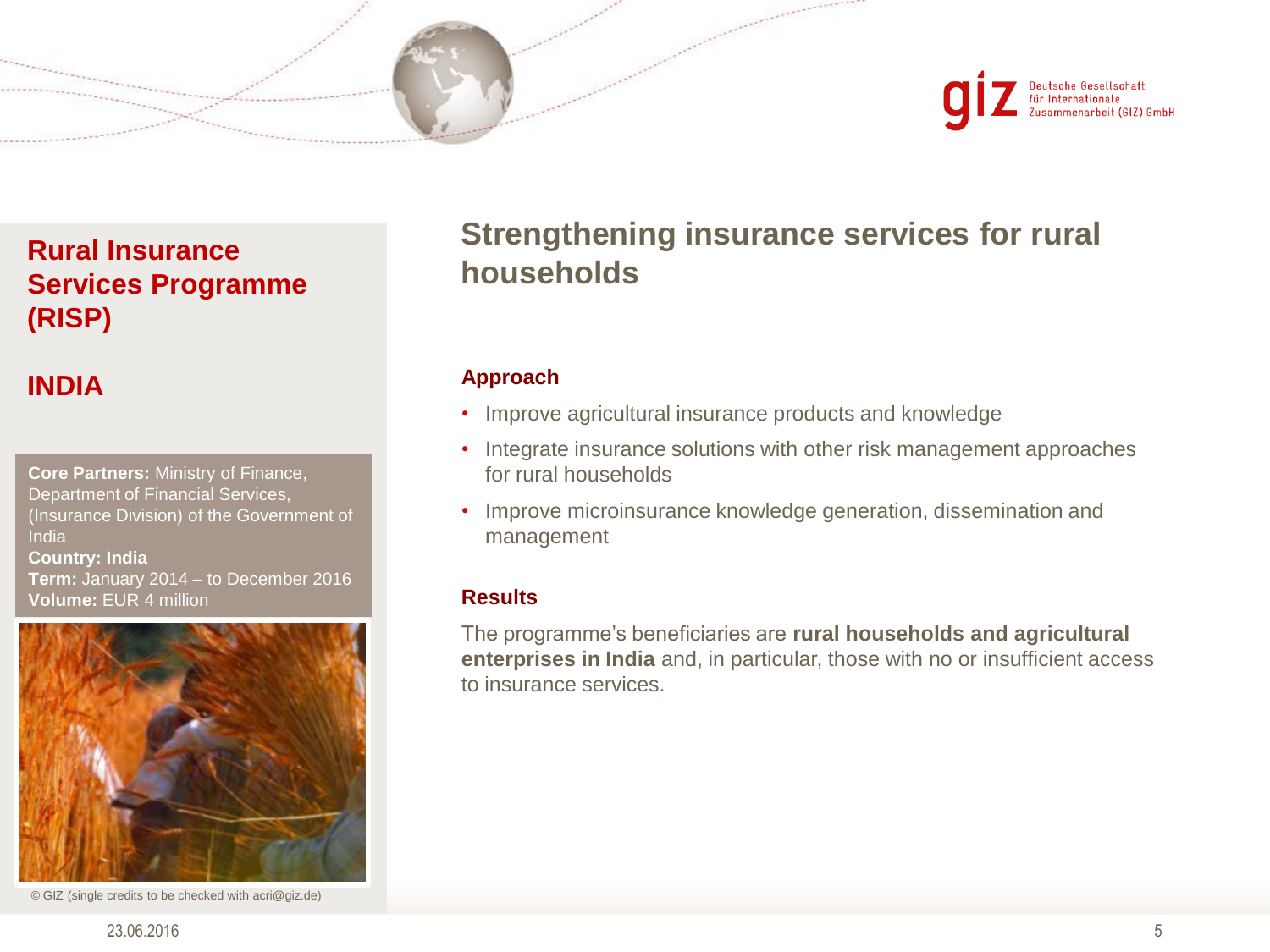

## Evolution of Agriculture Insurance in India

- public MPCI insurance programme since 1985
- National Agriculture Insurance Scheme established in 1999
	- area yield index insurance for major crops, indices defined and tracked at sub-district levels
	- compulsory for loantakers 16 million insured farmers (2011/12)
- Modified NAIS (2010)
	- insurance unit reduced to village cluster; broader coverage (failed planting, post-harvest loss, yield loss)
	- actuarially based premiums with subsidy 3m insured (2012/13)
- Weather-based crop insurance scheme (WBCIS) 2007
	- 40 insured crops, 5000 reference weather stations, premium subsidy of 30-75%
	- offered by private insurance companies 14.5m insured (2012/13)
- 2013: Merging of NAIS and WBCIS -> NCIP
- 23.06.2016 • 2014: reinstatement of NAIS, parallel to NCIP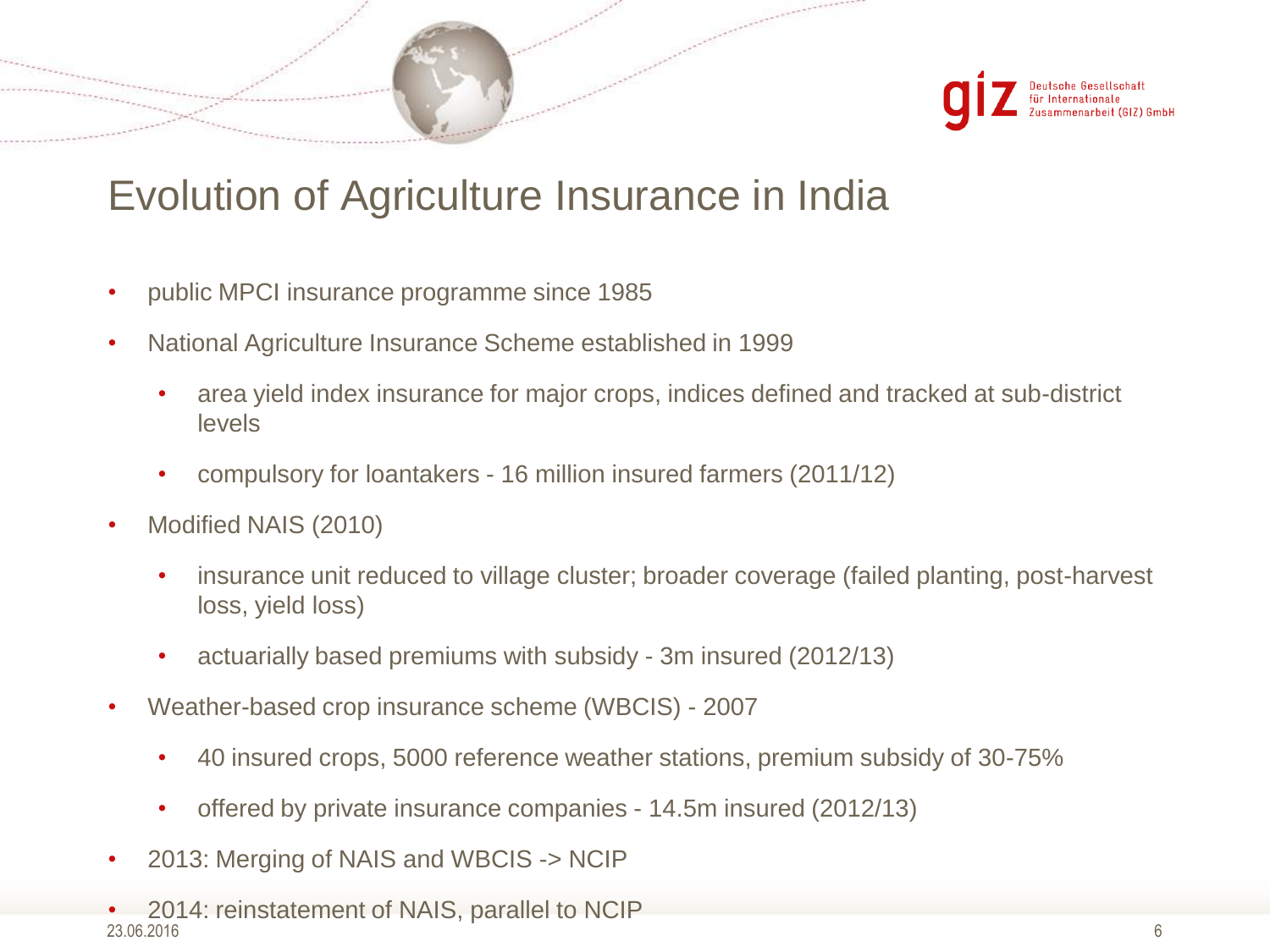



### **Adaptation to Climate Change and Insurance (ACCI) KENYA**

**Core Partners:** International Climate Initiative (ICI), German Ministry for the Environment, Nature Conservation, Building and Nuclear Safety (BMUB), Ministry of Agriculture, Livestock and Fisheries and Ministry of Environment and Mineral Resources in Kenya **Country: Kenya Term:** January 2011 to May 2015 **Volume:** EUR 2.8 million



© GIZ (single credits to be checked with acri@giz.de)

**Enabling farmers, cooperatives and other value chain actors to adapt to climate change**

#### **Approach**

**Pilot programmes on adaptation strategies that led to scaling-up**

- support to agricultural service providers
- promotion of agricultural insurance

#### **Results**

The project worked with around **5,500 farming households,** reaching out to about **30,000 people**. More than **250 extension service providers.**

Various feasibility studies and background research to inform design of pilot schemes (Homa Bay, Kasigau); support to Ministry of Agriculture in development of agriculture insurance policy / strategy.